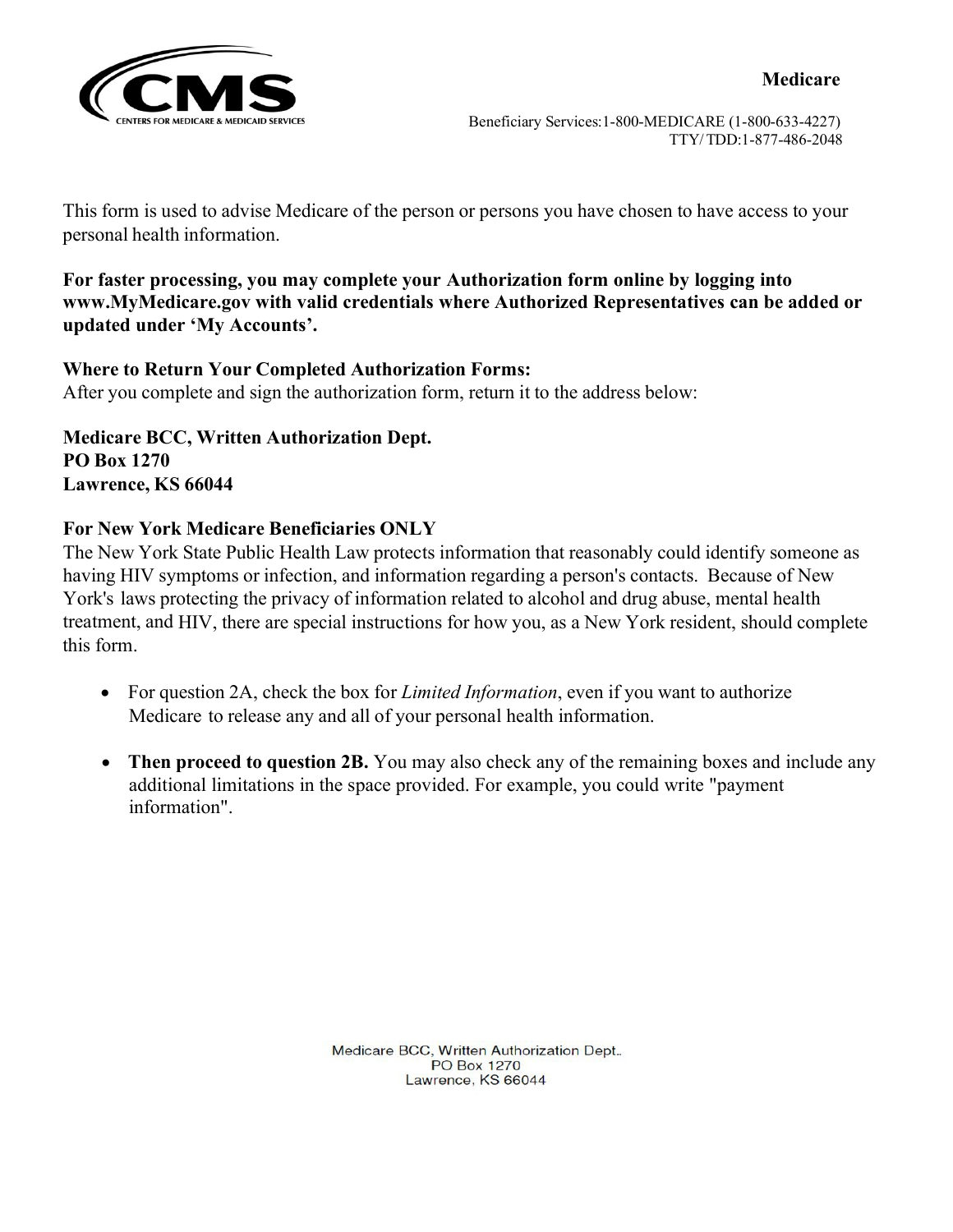# **Instructions for Completing Section 2C of the Authorization Form:**

*Please select one of the following options.*

- **Option 1** To **include** all information, check the box: "All information, including information about alcohol and drug abuse, mental health treatment, and HIV". Proceed with the rest of the form.
- **Option 2** To **exclude** the information listed above, check the box "Exclude information about alcohol and drug abuse, mental health treatment, and HIV". Then proceed with the rest of the form.

If you have any questions or need additional assistance, please feel free to call us at 1-800- MEDICARE (1-800-633-4227). TTY users should call 1-877-486-2048.

Sincerely,

1-800-MEDICARE Customer Service Representative

Encl.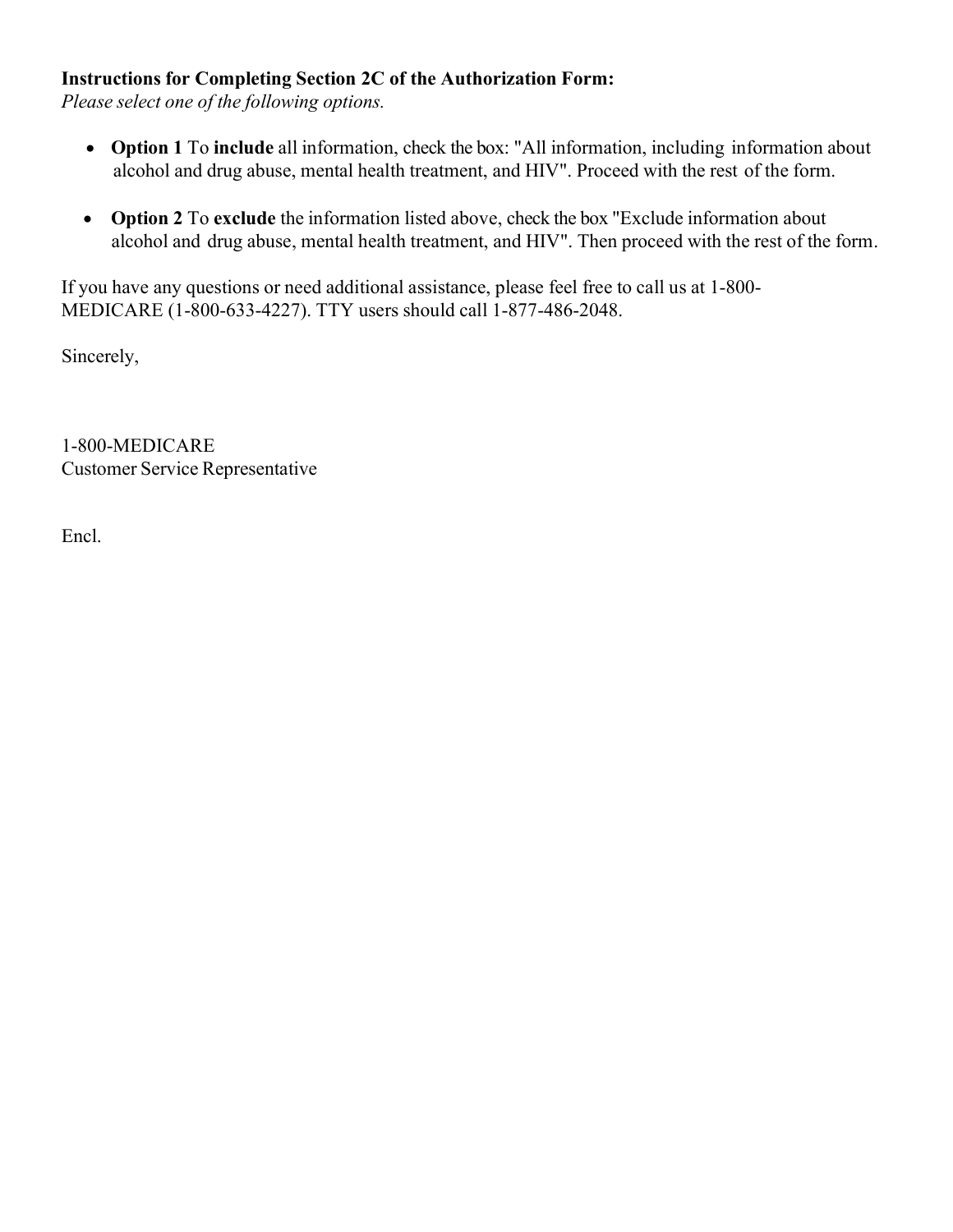# **Information to Help You Fill Out the "1-800-MEDICARE Authorization to Disclose Personal Health Information" Form**

By law, Medicare must have your written permission (an "authorization") to use or give out your personal medical information for any purpose that isn't set out in the privacy notice contained in the Medicare & You handbook. You may take back ("revoke") your written permission at any time, except if Medicare has already acted based on your permission.

If you want 1-800-MEDICARE to give your personal health information to someone other than you, you need to let Medicare know in writing.

If you are requesting personal health information for a deceased beneficiary, please include a copy of the legal documentation which indicates your authority to make a request for information. (For example: Executor/Executrix papers, next of kin attested by court documents with a court stamp and a judge's signature, a Letter of Testamentary or Administration with a court stamp and judge's signature, or personal representative papers with a court stamp and judge's signature.) Also, please explain your relationship to the beneficiary.

Please use this step by step instruction sheet when completing your "1-800-MEDICARE Authorization to Disclose Personal Health Information" Form. Be sure to complete all sections of the form to ensure timely processing.

**1.** Print the name of the person with Medicare.

Print the Medicare number exactly as it is shown on the red, white, and blue Medicare card, including any letters.

Print the birthday in month, day, and year (mm/dd/yyyy) of the person with Medicare.

- **2.** This section tells Medicare what personal health information to give out. Please check a box in 2A to indicate how much information Medicare can disclose. If you only want Medicare to give out limited information (for example, Medicare eligibility), also check the box(es) in 2B that apply to the type of information you want Medicare to give out. Box 2C must be completed by **New York Residents**.
- **3.** This section tells Medicare when to start and/or when to stop giving out your personal health information. Check the box that applies and fill in dates, if necessary.
- **4.** This section tells Medicare the reason for disclosure.
- **5.** Medicare will give your personal health information to the person(s) or organization(s) you fill in here. You may fill in more than one person or organization.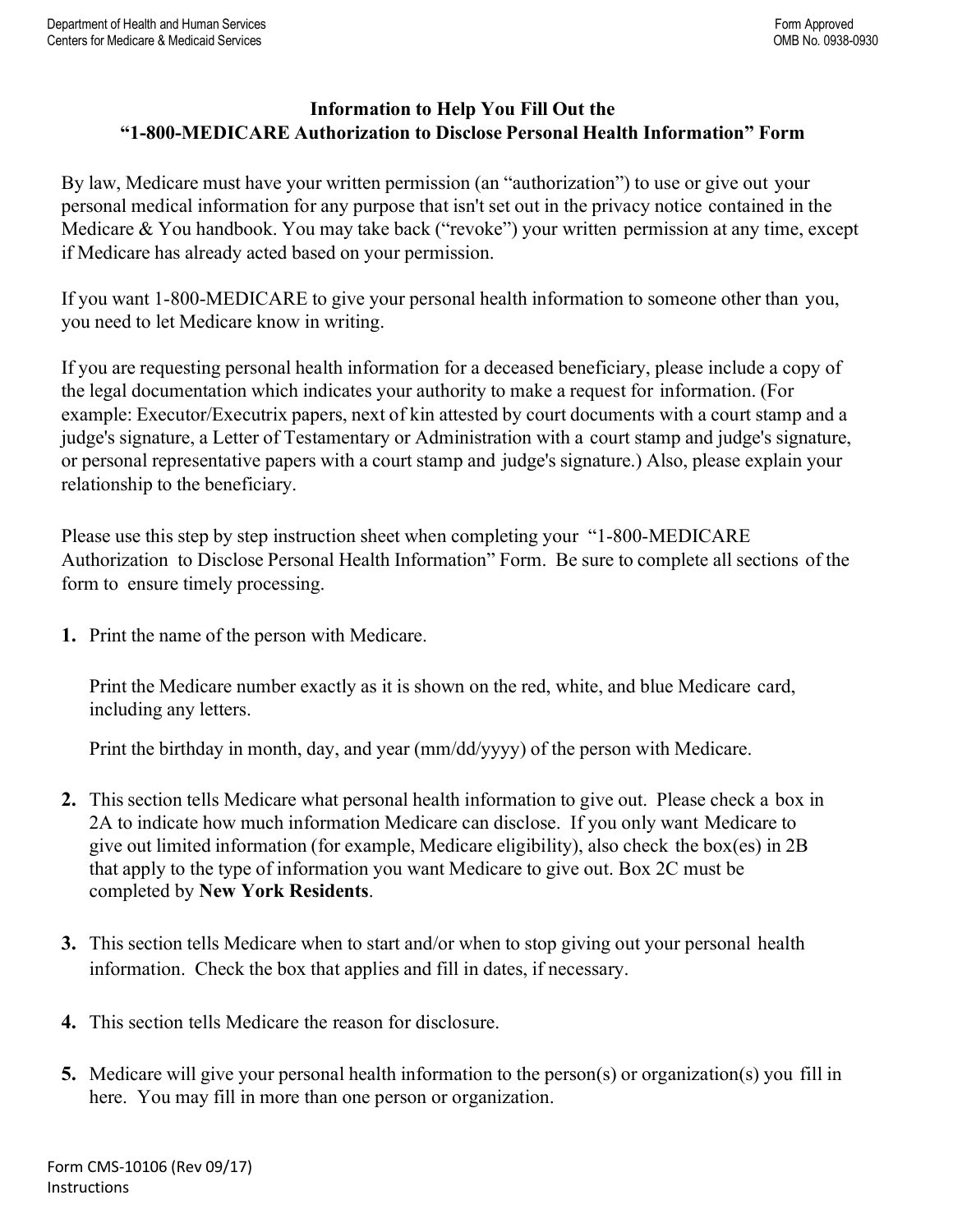If you designate an organization, you must also identify one or more individuals in that organization to whom Medicare may disclose your personal health information.

**6.** The person with Medicare or personal representative must sign their name, fill in the date, and provide the phone number and address of the person with Medicare.

If you are a personal representative of the person with Medicare, check the box, provide your address and phone number, and attach a copy of the paperwork that shows you can act for that person (for example, Power of Attorney).

- **7.** Send your completed, signed authorization to Medicare at the address shown here on your authorization form.
- **8.** If you change your mind and don't want Medicare to give out your personal health information, write to the address shown under number six on the authorization form and tell Medicare. Your letter will revoke your authorization and Medicare will no longer give out your personal health information (except for the personal health information Medicare has already given out based on your permission).

You should make a copy of your signed authorization for your records before mailing it to Medicare.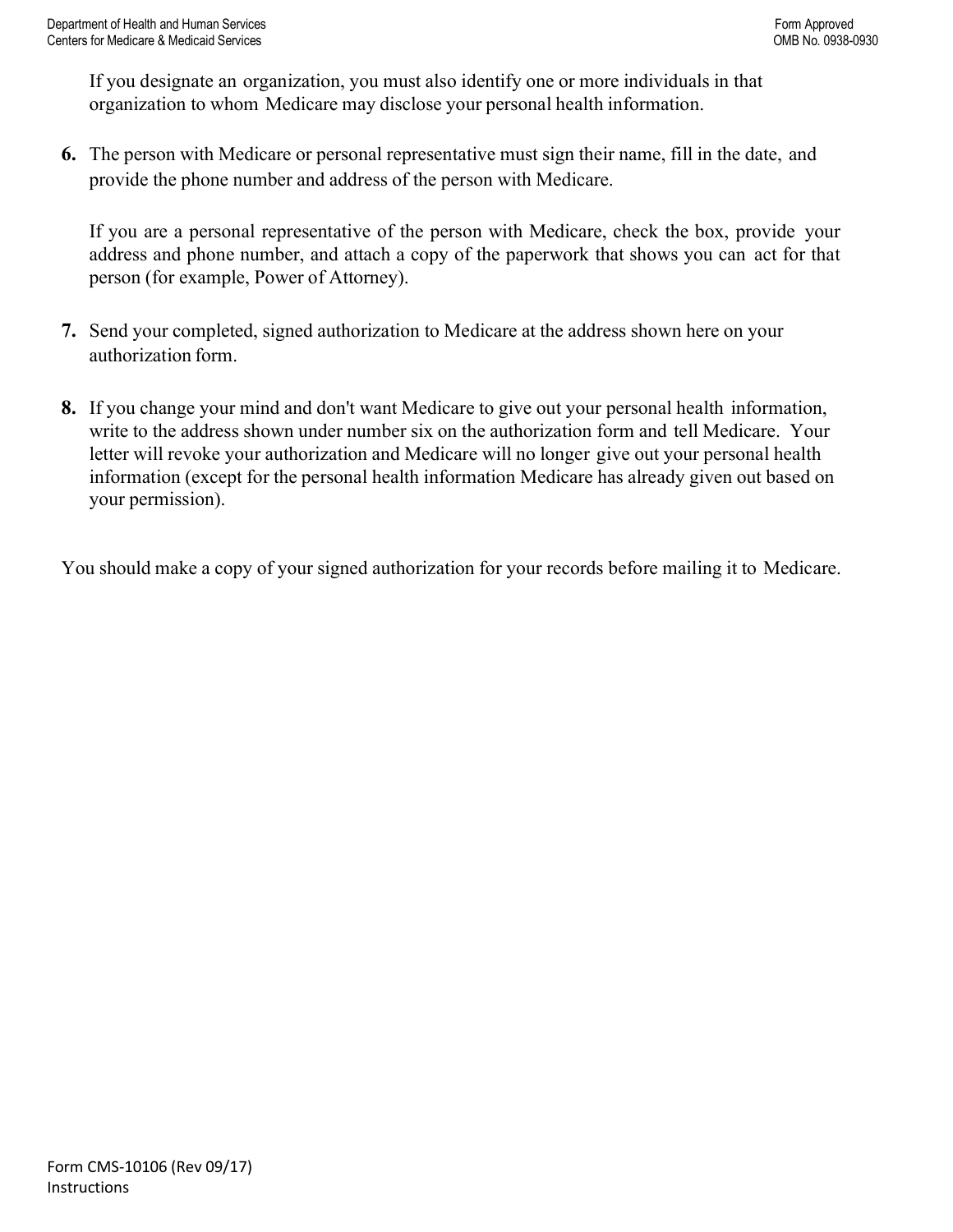### **1-800-MEDICARE Authorization to Disclose Personal Health Information**

Use this form if you want 1-800-MEDICARE to give your personal health information to someone other than you.

**1. Print Name** (First and last name of the person with Medicare)

 $\mathcal{L}_\text{max} = \frac{1}{2} \sum_{i=1}^n \mathcal{L}_\text{max}(\mathbf{z}_i - \mathbf{z}_i)$ **Medicare Number**  (Exactly as shown on the Medicare Card)

 **Date of Birth**  (mm/dd/yyyy)

**2.** Medicare will only disclose the personal health information you want disclosed.

## **2A: Check only one box below to tell Medicare the specific personal health information you want disclosed:**



Limited Information (go to question 2b)

Any Information (go to question 3)

## **2B: Complete only if you selected "limited information". Check all that apply:**



Information about your Medicare eligibility



Information about your Medicare claims

Information about plan enrollment (e.g. drug or MA Plan)



Information about premium payments

Other Specific Information (please write below; for example, payment information)

**2C: NY Residents Only**, this section must be completed.

Please select one of the following options: (Please check only one box.)



OR

Form CMS-10106 (Rev 09/17) Exclude information about alcohol and drug abuse, mental health treatment, and HIV.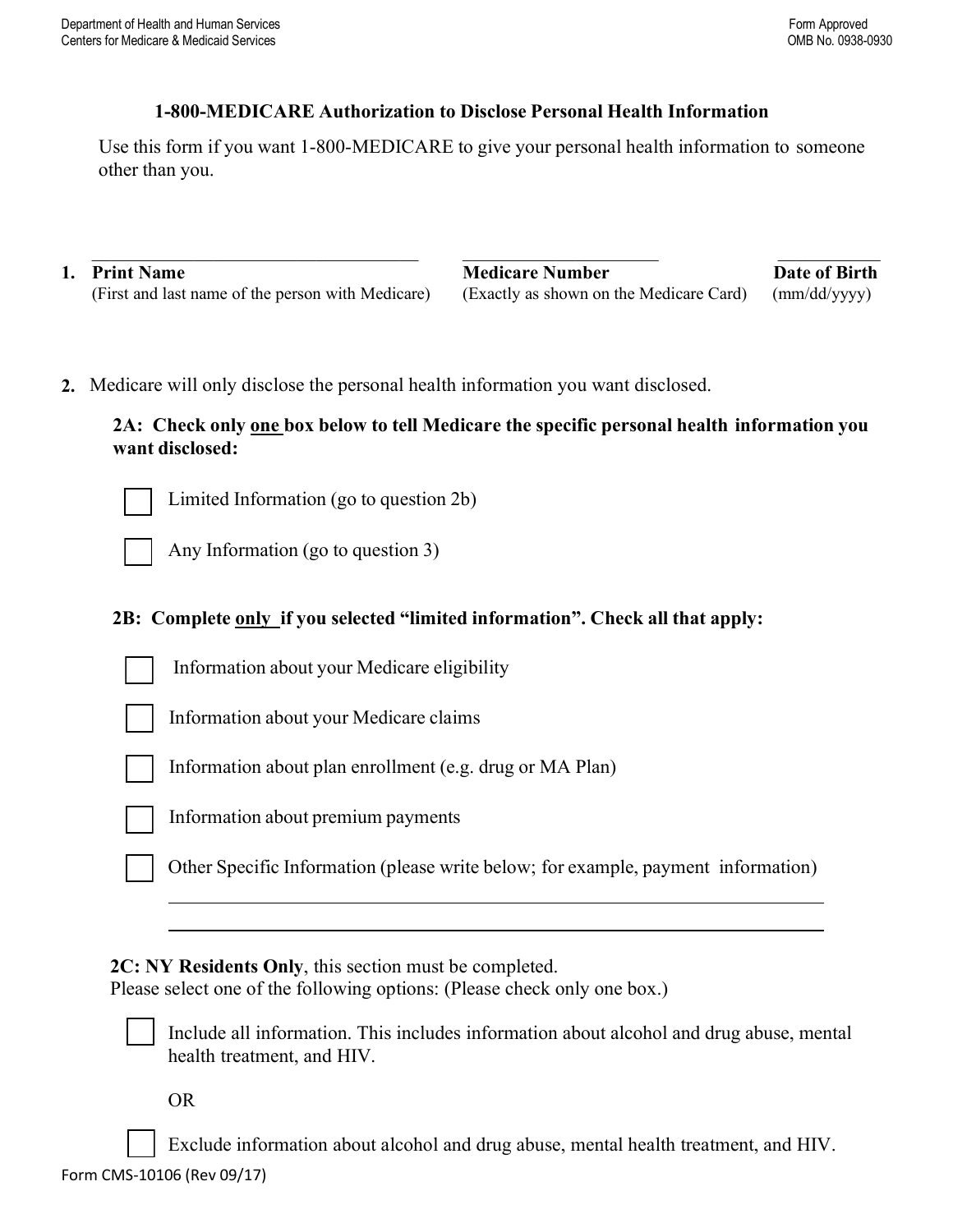l

**3. Check only one box below indicating how long Medicare can use this authorization to disclose your personal health information** (subject to applicable law—for example, your State may limit how long Medicare may give out your personal health information):

|            | Disclose my personal health information indefinitely                      |                       |
|------------|---------------------------------------------------------------------------|-----------------------|
|            | Disclose my personal health information for a specified period only       |                       |
| beginning: | $\frac{mm}{dd/yyyy}$ and ending:                                          | $\text{(mm/dd/yyyy)}$ |
|            | 4. Fill in the reason for the disclosure (you may write "at my request"): |                       |

**5. Fill in the name and address of the person or organization to whom you want Medicare to disclose your personal health information. Please provide the specific name of the person for any organization you list below. If you would like to authorize any additional individuals or organizations, please add those to the back of this form.**

| Name    |  |
|---------|--|
| Address |  |
| Name    |  |
| Address |  |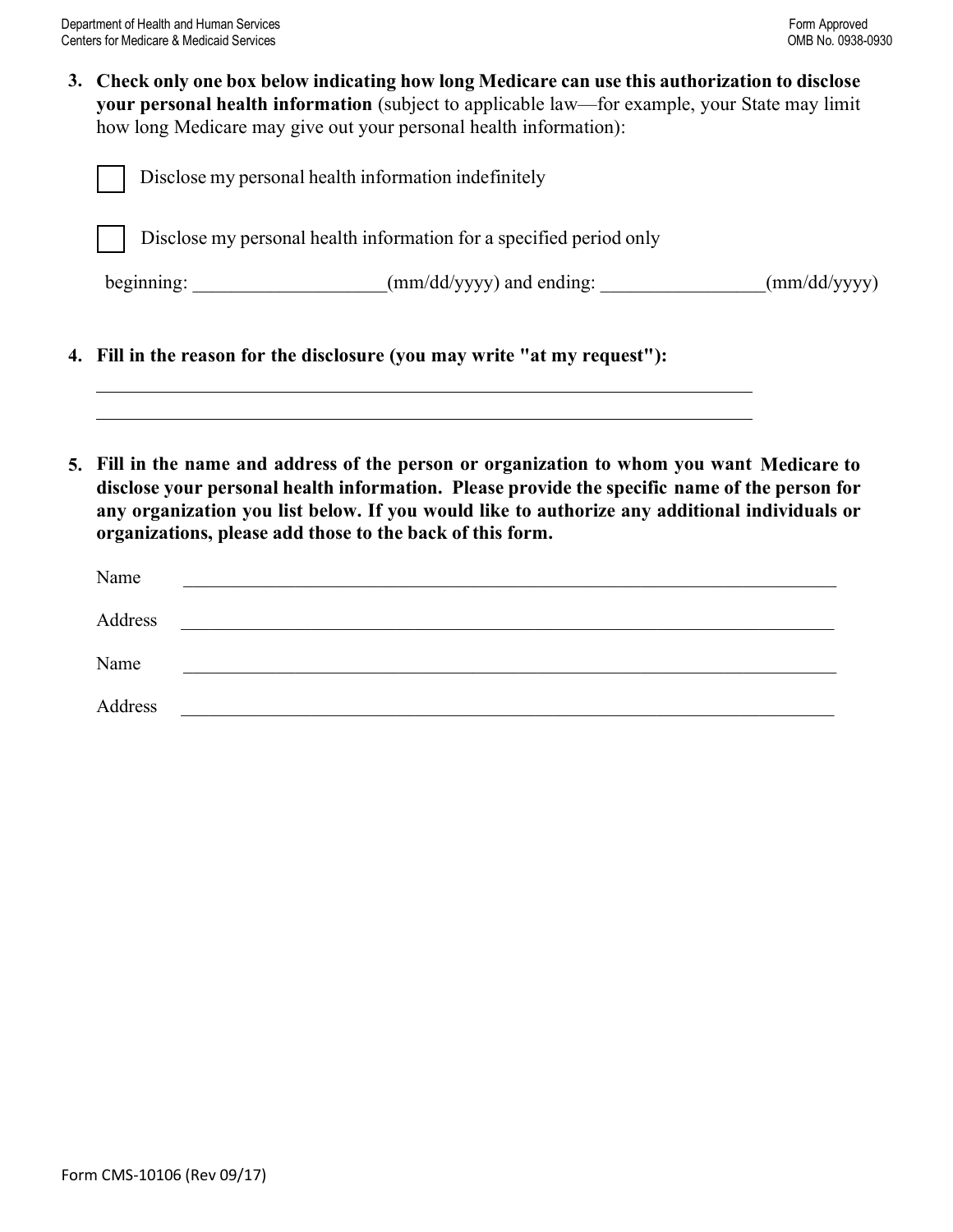**Note: You have the right to take back ("revoke") your authorization at any time, in writing, except to the extent that Medicare has already acted based on your permission. To revoke authorization, send a written request to the address noted below.** Your authorization or refusal to authorize disclosure of your personal health information will have no effect on your enrollment, eligibility for benefits, or the amount Medicare pays for the health services you receive.

| Print the address of the person with Medicare (Street Address, City, State, and ZIP)                                                                                      |  |
|---------------------------------------------------------------------------------------------------------------------------------------------------------------------------|--|
|                                                                                                                                                                           |  |
|                                                                                                                                                                           |  |
|                                                                                                                                                                           |  |
|                                                                                                                                                                           |  |
|                                                                                                                                                                           |  |
|                                                                                                                                                                           |  |
| Check here if you are signing as a personal representative and complete below.<br>Please attach the appropriate documentation (for example, Power of Attorney). This only |  |
| applies if someone other than the person with Medicare signed above.                                                                                                      |  |
|                                                                                                                                                                           |  |
|                                                                                                                                                                           |  |
| Print the Personal Representative's Address (Street Address, City, State, and ZIP)                                                                                        |  |
|                                                                                                                                                                           |  |
|                                                                                                                                                                           |  |
|                                                                                                                                                                           |  |
|                                                                                                                                                                           |  |
|                                                                                                                                                                           |  |
|                                                                                                                                                                           |  |
|                                                                                                                                                                           |  |
|                                                                                                                                                                           |  |